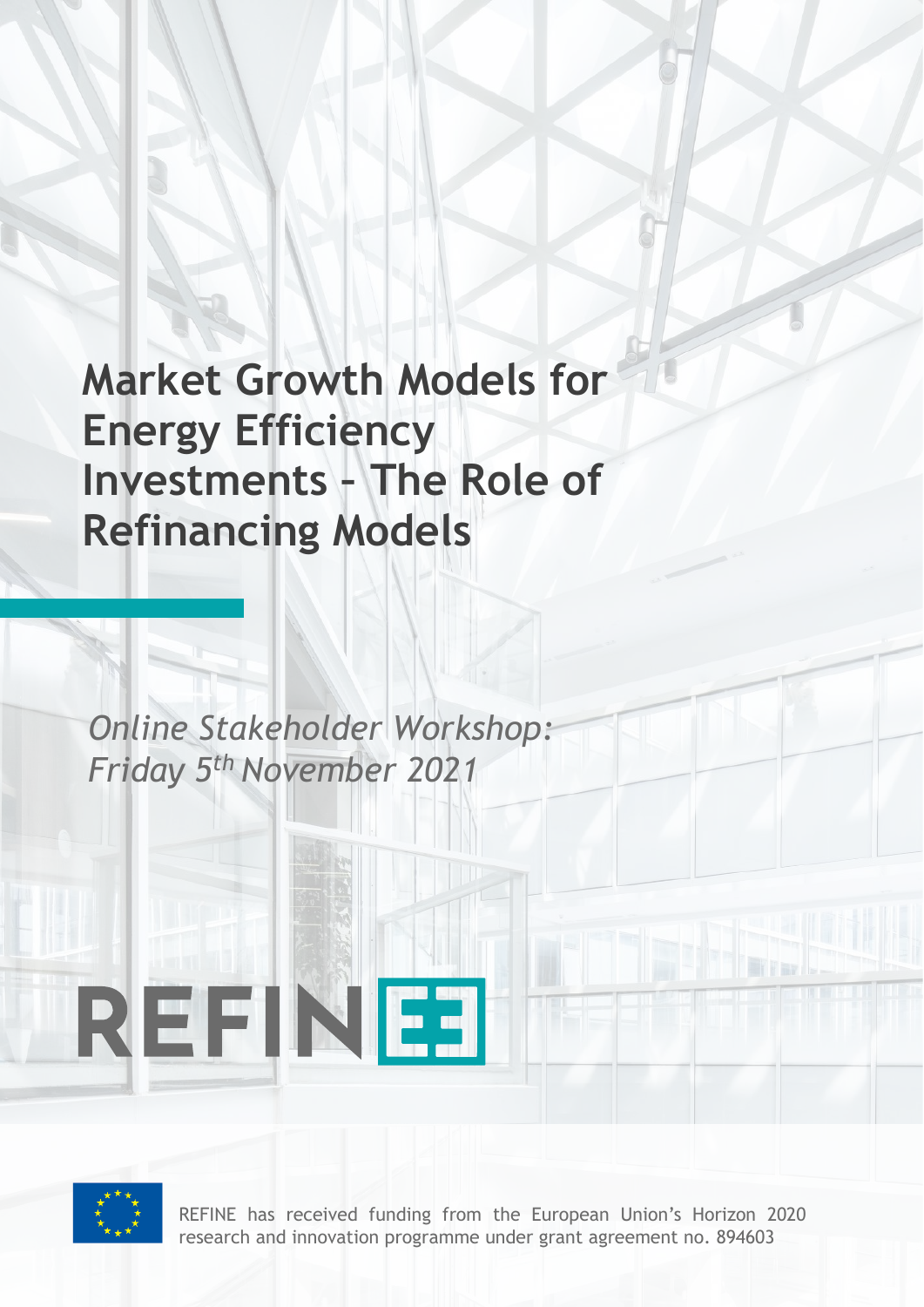## **WHEN: FRIDAY 5TH NOVEMBER 2021, 10:00 TO 12:15 CET WHERE: ONLINE CONFERENCE (MS TEAMS)**

## **REGISTRATION: VIA EMAIL TO [MARIE.ARMBRUSTER@E-SIEBEN.AT](mailto:Marie.Armbruster@e-sieben.at)**

The REFINE project is delighted to invite you to attend its online stakeholder workshop on **Friday 5th November from 10:00 to 12:15 (CET)**.

This workshop will bring together key stakeholders in the energy efficiency sector from across Europe and introduce best practice, examples and the core concepts developed in the REFINE project, including rating systems and contract templates. It's an opportunity to network and discuss the practical application of refinancing instruments involving core stakeholders from the Energy Efficiency Service (EES) market as well as from financial institutions.

Core target groups that will benefit from this workshop include:

- $\geq$  EES Providers
- $>$  Financial institutions with a focus on green financing
- $>$  Facilitation service providers in the EES market
- $>$  EE policy makers

The workshop will present an expert panel of presentations with a case study from partners of the REFINE project. This will be followed by moderated discussions amongst attendees in a breakout session format and a conclusion with a Q&A session.

**To register for this workshop, please send an email to [Marie.Armbruster@e](mailto:Marie.Armbruster@e-sieben.at)[sieben.at stating your name, organisation and location. All registered persons](mailto:Marie.Armbruster@e-sieben.at) [will r](mailto:Marie.Armbruster@e-sieben.at)eceive an MS Teams-Link for participating in the event.**

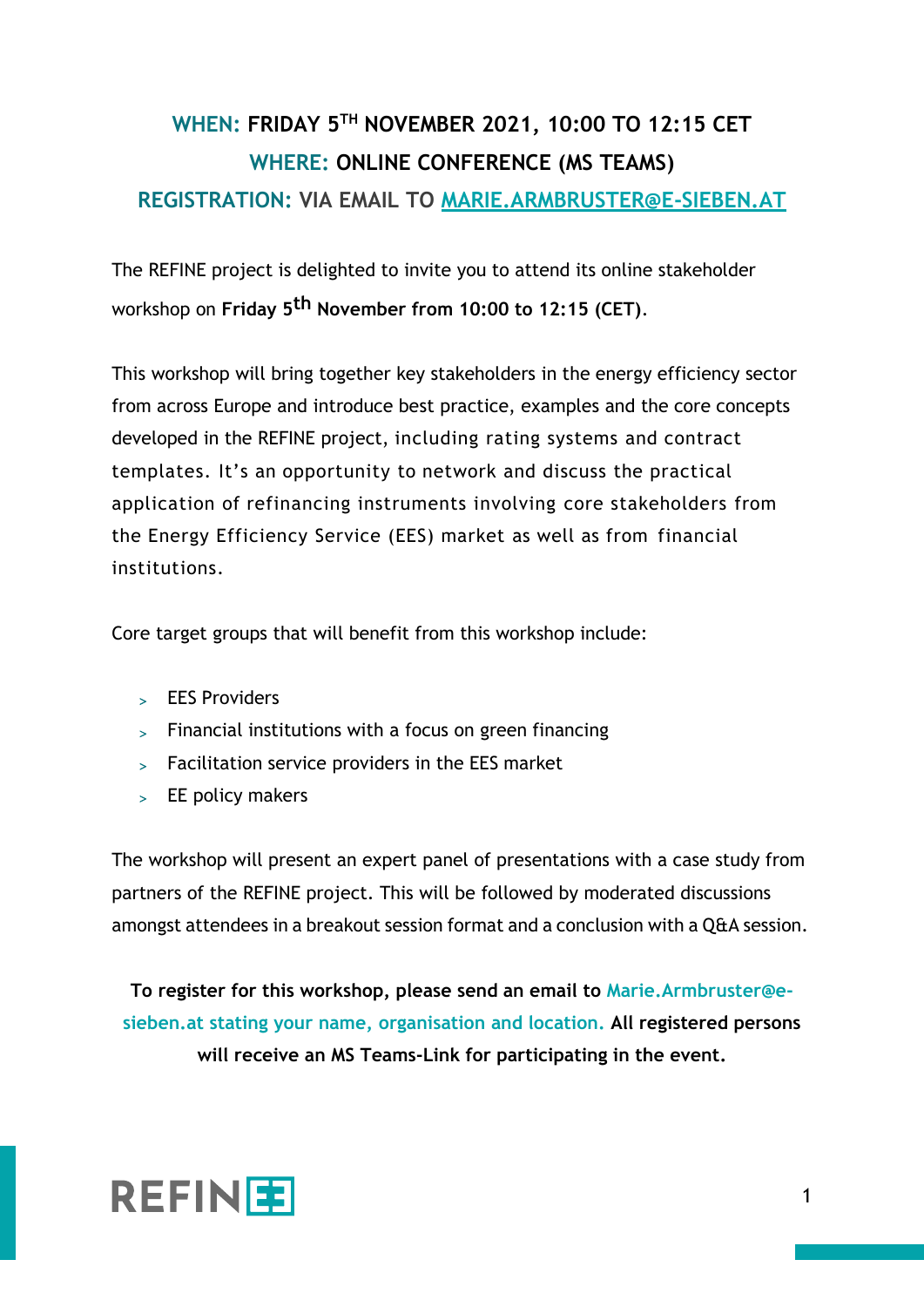## **AGENDA**

| TIME (CET) | <b>TOPIC</b>                                                                                                                                                               | <b>SPEAKER</b>                                                      |
|------------|----------------------------------------------------------------------------------------------------------------------------------------------------------------------------|---------------------------------------------------------------------|
| 10:00      | Introduction: Financing<br>Limits in the EES Business<br>- how refinancing<br>approaches can help                                                                          | Klemens Leutgöb (e7)                                                |
| 10:10      | Refinancing EES projects<br>- insight into good<br>practice from the Czech<br>Republic                                                                                     | Richard Čada (ČSOB)                                                 |
| 10:35      | Useful tools to mainstream<br>the application of<br>refinancing in EES projects:<br>Templates for<br>п<br>refinanceable EES<br>contracts<br>Ratings on<br>refinanceability | Klemens Leutgöb (e7)                                                |
| 11:00      | <b>Breakout sessions</b>                                                                                                                                                   | Moderators/Rapporteurs<br>from REFINE team                          |
| 11:45      | Summary of results from<br>breakout session &<br>conclusion                                                                                                                | Moderators/Rapporteurs<br>from REFINE team,<br>Klemens Leutgöb (e7) |

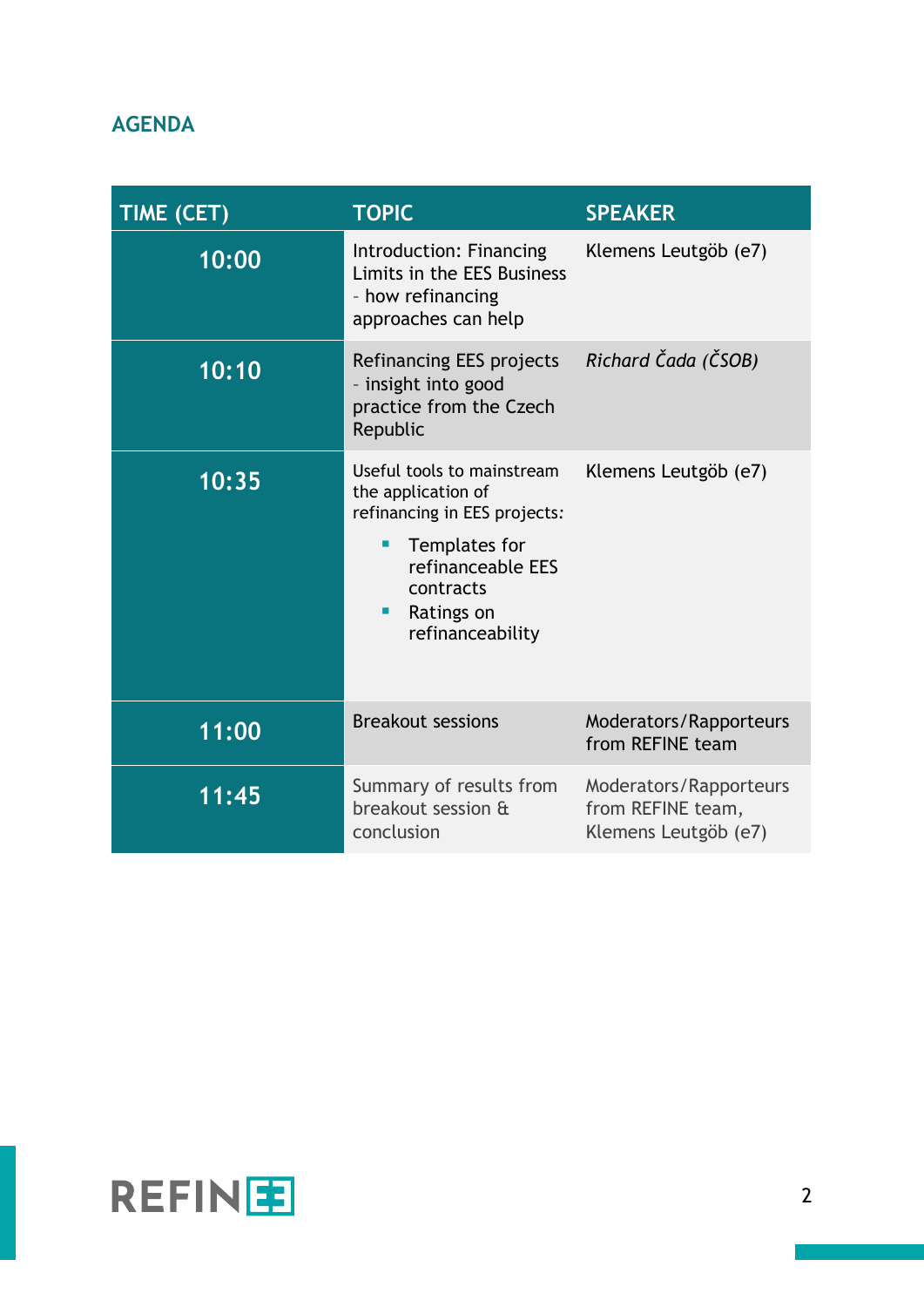## **OVERVIEW OF THE REFINE PROJECT**

REFINE is an EU-funded Horizon H2020 project that consists of 11 project partners representing 10 different European countries. The 3-year project kicked off in June 2020 and **aims to improve the supply of financing sources to energy efficiency investments in Europe by promoting the development of a European energy efficiency market.** The project contributes to the European Union's ambitious climate goals for 2030 including the EU Renovation Wave and Green Deal.

The goal of REFINE is to **contribute to the supply of sufficient and attractive financing options for energy efficiency services (EES) in Europe.** The project's core objectives are enhancing the **refinanceability** of EES projects and amplifying the use of **refinancing schemes** in EES business practice.

For the European Union to achieve its energy and climate goals by 2030, significant investment is required to make energy efficiency projects more attractive for potential investors and financial institutions. The European Union has therefore identified the promotion of an energy efficiency service (EES) market in Europe as a priority for the future. In that context, the REFINE project has identified the lack of attractive financing options for EES projects as a major barrier to the development of a functioning, robust EES market in Europe.

Partners in the REFINE project conducted extensive market research including case studies on existing refinancing instruments in Austria, Czech Republic, Belgium and Latvia. Additionally, the project's partners produced a thorough market assessment report into existing sources for financing in nine countries across Europe. Following this research, REFINE partners have now begun to work on developing new tools to simplify and streamline the process of refinancing for energy efficiency projects. Full results can be explored **[here.](https://refineproject.eu/refine-publications/)**

> REFINE aims to promote the development of a European energy efficiency market.